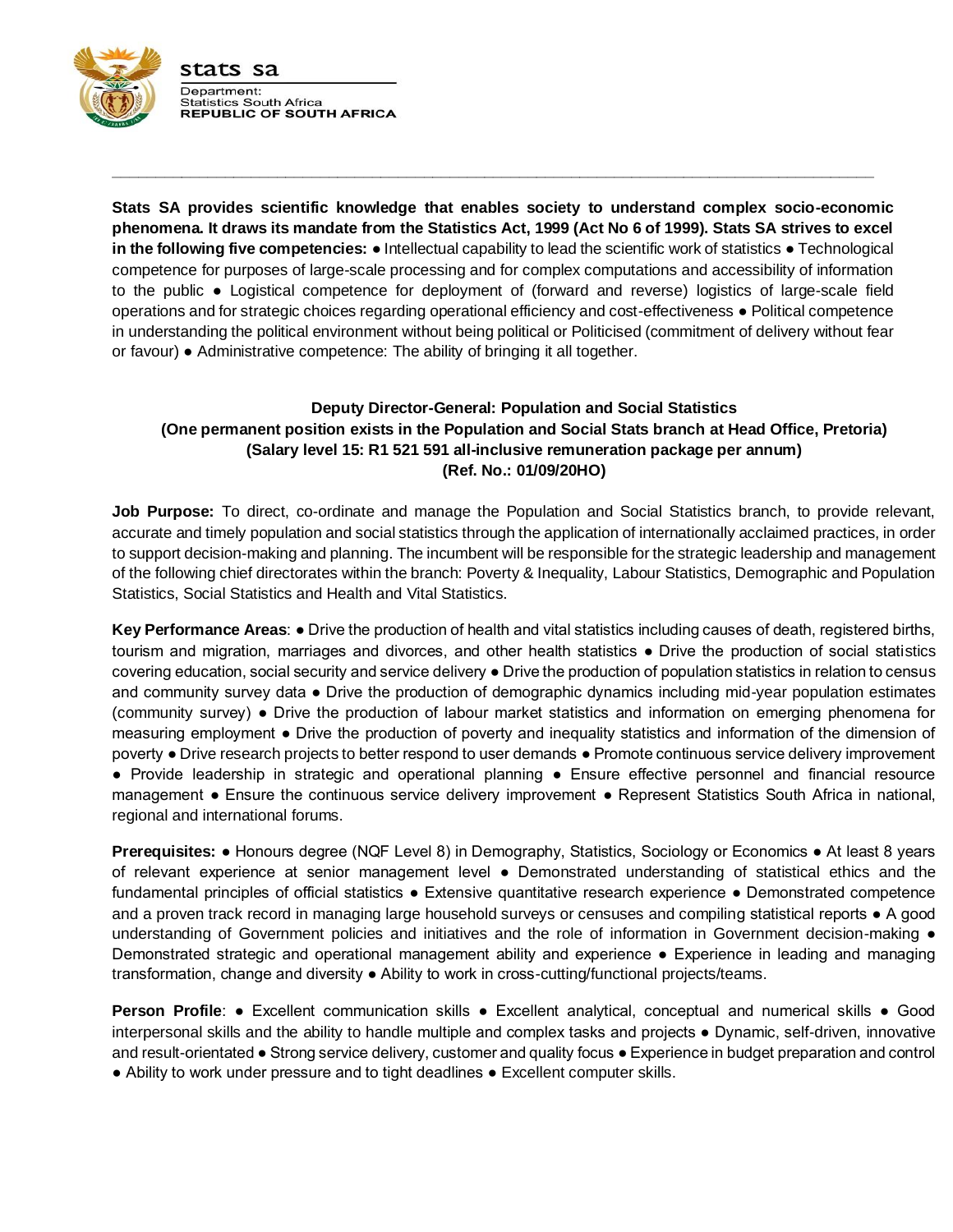# **Deputy Director-General: Corporate Services (One permanent position exists in the Corporate Services branch at Head Office, Pretoria) (Salary level 15: R1 521 591 all-inclusive remuneration package per annum) (Ref. No.: 02/09/20HO)**

**Job Purpose:** To support the Head of the Department and other senior managers in the execution of their functions towards the attainment of strategic objectives, by providing sound governance; compliance practices; and support in implementing corporate services functions. The incumbent will be responsible for the strategic leadership and management of the following chief directorates within the branch: Human Resource Management & Development, Financial Administration (administratively) and Facilities, Transport & Security Management as well as the Legal Services directorate.

**Key Performance Areas:** ● Ensure provision of innovative, effective and efficient human resources service in the organisation which includes organisation design, recruitment and appointment and terminations, benefit administration, HR coordination, HR monitoring and evaluation, training and development, employee health and wellness, labour relations, talent management ● Ensure provision of innovative, effective and efficient physical environment services which includes facilities, transport and security management ● Ensure provision of innovative, effective and efficient legal advisory services ● Monitor the corporate service function at provincial offices ● Ensure provision of innovative, effective and efficient strategic and operational corporate support to organisational projects such as censuses and surveys  $\bullet$ Ensure provision of innovative, effective and efficient strategic and operational corporate support to other projects such as Stats SA's hosting national, regional and international events ● Promote continuous innovative service delivery improvements ● Provide leadership in strategic and operational planning ● Ensure effective personnel and financial resource management ● Ensure the continuous service delivery improvement ● Represent Statistics South Africa in national, regional and international forums ● Administratively oversee the administration of financial matters in relation to the Chief Directorate: Financial Management.

**Prerequisites:** ● Honours degree (NQF Level 8) in Public Administration or Commerce or equivalent with majors in Human Resources / Financial Administration ● At least 8 years of relevant experience at senior management level ● Experience in corporate service environment ● Experience in a project-driven environment ● Demonstrated strategic and operational management ability and experience ● Experience in budget preparation and control ● Experience in strategy, transformation, change and diversity ● Knowledge of government policies and initiatives and the role of information in government decision-making ● Ability to work in cross-cutting/functional projects/teams ● Good understanding of government policies and initiatives ● Demonstrated understanding of statistical ethics and fundamentals of the principles of official statistics.

**Person Profile:** ● Excellent communication skills ● Excellent analytical, conceptual and numerical skills ● Good interpersonal skills and the ability to handle multiple and complex tasks and projects ● Dynamic, self-driven, innovative and result-orientated ● Strong service delivery, customer and quality focus ● Experience in budget preparation and control ● Ability to work under pressure and to tight deadlines ● Excellent computer skills.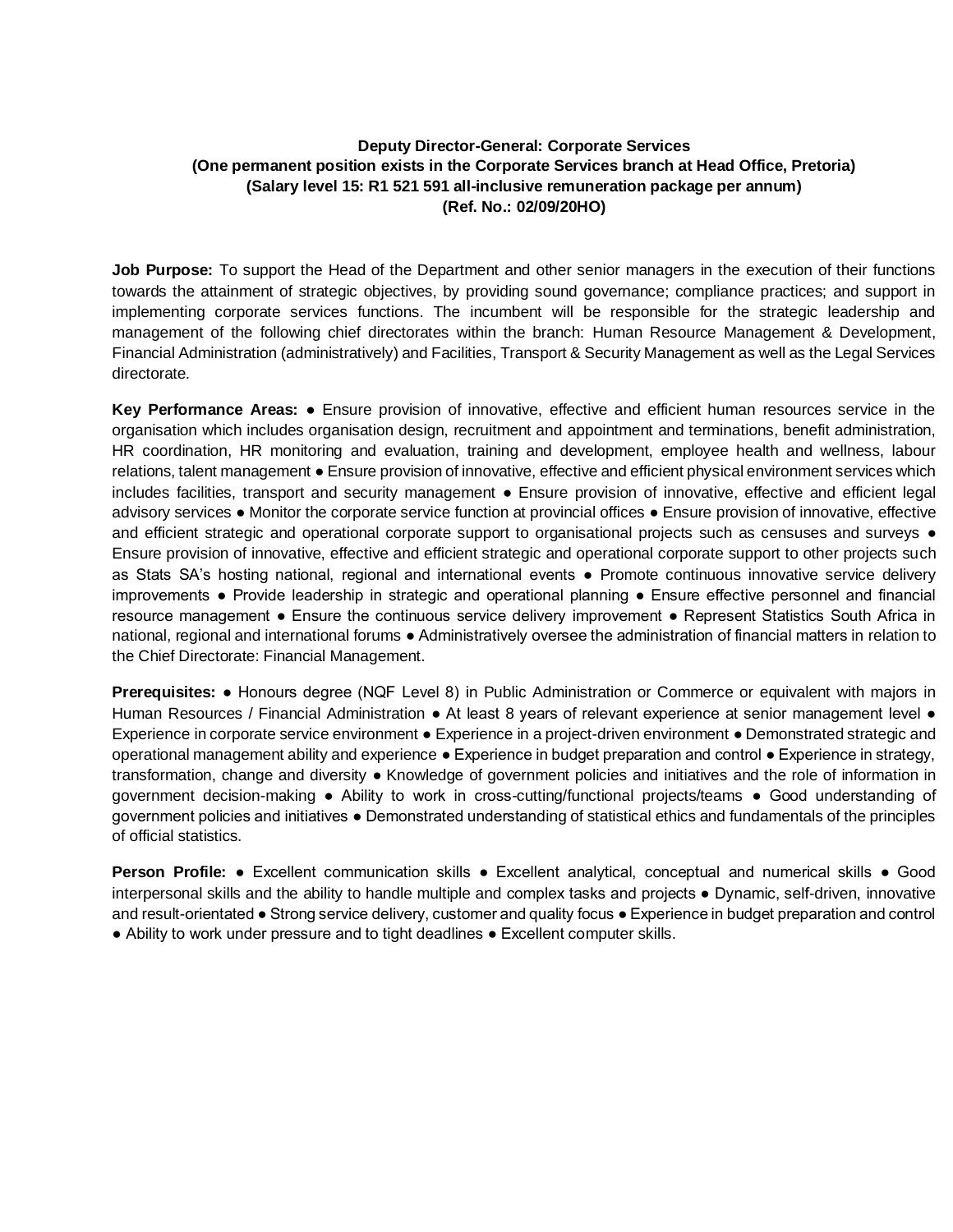# **Deputy Director-General: South African National Statistics System (One permanent position exists in the South African National Statistics System branch at Head Office, Pretoria) (Salary level 15: R1 521 591 all-inclusive remuneration package per annum) (Ref. No.: 03/09/20HO)**

**Job Purpose:** To lead the coordination of statistical data production within the South African National Statistical System. The incumbent will be responsible for the strategic leadership and management of the following chief directorates within the branch: Economic Subsystem, Social Subsystem, Data and Information Management, Independent Assessment Unit and Statistical Reporting.

**Key Performance Areas:** ● Provide strategic leadership in the coordination of production of statistics in social, economic and environmental subsystems by developing and implementing a National Strategy for Development of Statistics (NSDS); applying SASQAF light on relevant data and ensuring implementation of ShaSA 2 ● Lead the coordination of the data transfer and data sharing amongst entities of National Statistical System by developing and implementing a blueprint for a SANSS-wide data repository and expanding the use of E-data transfer and dissemination tools amongst SANSS members ● Lead the coordination of statistical reporting according to national, regional and international requirements by developing and implementing protocols for development, compliance and reporting of statistics; ensuring indicator alignment of key developmental frameworks such as National Development Plan (NDP), Agenda 2063 and Sustainable Development Goals (SDGs) ● Lead the statistical assessment of data producers and designate as official by conducting independent assessments on economic, social and environmental statistics publications ● Provide leadership in strategic and operational planning ● Ensure effective personnel and financial resource management ● Ensure the continuous service delivery improvement • Represent Statistics South Africa in national, regional and international forums.

**Prerequisites:** ● Honours degree (NQF Level 8) in Statistics / Economics / Demography / Geography ● At least 8 years of relevant experience at senior management level ● Proven track record in research, statistical processes, managing large statistical projects especially marshalling large scale logistics ● Demonstrated strategic and operational management ability and experience • Experience in budget preparation and control • Experience in strategy, transformation, change and diversity ● Knowledge of government policies and initiatives and the role of information in government decision-making ● Ability to work in cross-cutting/functional projects/teams ● Good understanding of government policies and initiatives ● Demonstrated understanding of statistical ethics and fundamentals of the principles of official statistics.

**Person Profile:** ● Excellent communication skills ● Excellent analytical, conceptual and numerical skills ● Good interpersonal skills and the ability to handle multiple and complex tasks and projects ● Dynamic, self-driven, innovative and result-orientated ● Strong service delivery, customer and quality focus ● Experience in budget preparation and control ● Ability to work under pressure and to tight deadlines ● Excellent computer skills.

### **Deputy Director-General: Statistical Support and Informatics (One permanent position exists in the Statistical Support and Informatics branch at Head Office, Pretoria) (Salary level 15: R1 521 591 all-inclusive remuneration package per annum) (Ref. No.: 04/09/20HO)**

**Job Purpose:** To optimise the use of technology in the production and use of official statistics as well as promote and provide better access to official statistics. The incumbent will be responsible for the strategic leadership and management of the following chief directorates within the branch: Business Modernisation, Information Communication Technology, Advocacy and Dissemination, Publication Services and Analytical Studies.

**Key Performance Areas:** ● Provide strategic leadership in the provision of a stable, reliable and functional ICT environment by creating and expanding a broadband infrastructure, stabilising ICT infrastructure in head office, provincial and district offices as well as continuously improving network connectivity ● Drive the modernisation of business processes through information management and the application of technology by researching, developing and implementing platforms to automate data collection, processing and dissemination; by establishing, developing and implementing an enterprise architecture programme and capability as well as establishing and implementing knowledge management environment ● Ensure compilation of multidisciplinary publications through provision of professional language, graphic design and compilation & printing services ● Coordinate and enhance analytical studies in Stats SA by developing and implementing strategy to research and execute predictive modelling techniques along with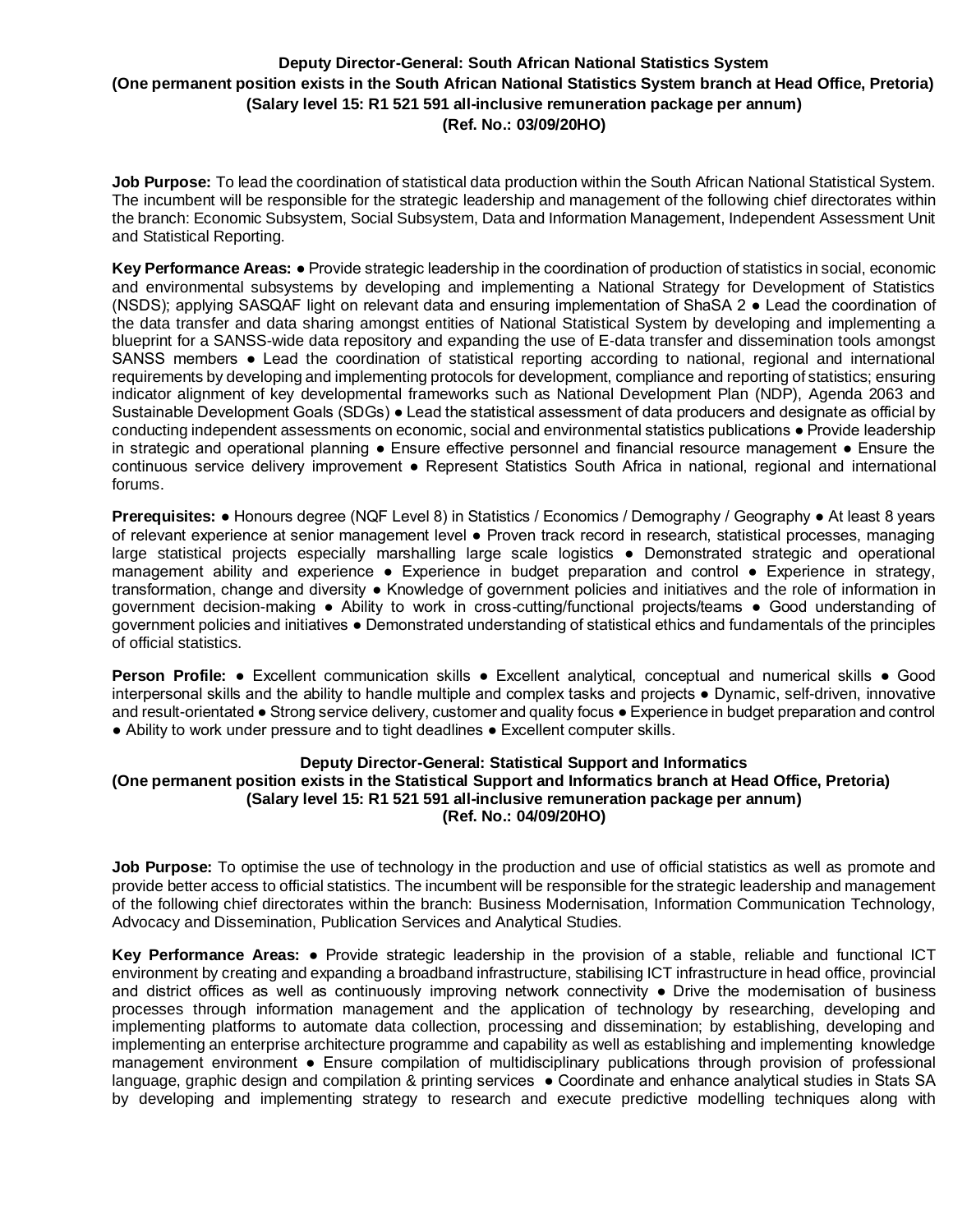technologies Taking lead in organisational communication and marketing activities to ensure information flow both internally and externally as well as to enhance the public image and credibility of the organisation ● Provide leadership in strategic and operational planning ● Ensure effective personnel and financial resource management ● Ensure the continuous service delivery improvement ● Represent Statistics South Africa in national, regional and international forums.

**Prerequisites:** ● Honours degree (NQF Level 8) in Statistics/Project Management ● At least 8 years of relevant experience at senior management level ● Proven track record in research, statistical processes, managing large statistical projects especially marshalling large scale logistics ● Demonstrated strategic and operational management ability and experience • Experience in budget preparation and control • Experience in strategy, transformation, change and diversity ● Knowledge of government policies and initiatives and the role of information in government decision-making ● Ability to work in cross-cutting/functional projects/teams • Good understanding of government policies and initiatives • Demonstrated understanding of statistical ethics and fundamentals of the principles of official statistics.

**Person Profiles for all four positions:** ● Excellent communication skills ● Excellent analytical, conceptual and numerical skills • Good interpersonal skills and the ability to handle multiple and complex tasks and projects • Dynamic, self-driven, innovative and result-orientated ● Strong service delivery, customer and quality focus ● Experience in budget preparation and control ● Ability to work under pressure and to tight deadlines ● Excellent computer skills.

## **Chief Director: Labour Statistics (One permanent position exists in the Labour Statistics chief directorate at Head Office, Pretoria) (Salary level 14: R1 251 183 all-inclusive remuneration package per annum) (Ref. No.: 05/09/20HO)**

**Key Performance Areas:**  $\bullet$  Lead the development of the strategic and operational plans, policies and procedures for the chief directorate Provide leadership in the development of strategies for the following areas: content development analysis, quarterly labour force survey and quarterly employment statistics • Ensure measurement of all forms of work in the South African Economy . Development of effective and efficient systems to enhance processing of data and digitalising the labour-related household based surveys processes • Liaise with internal and external stakeholders to address issues of common interests by participating in various surveys and the dataecosystem, workshops and responding to users' needs • Provide strategic leadership in the management and monitoring of the budget and resources of the chief directorate.

**Prerequisites:** • A three-year tertiary qualification (NQF 7) in Population Statistics/ Statistics/ Economics • Training in Project Management, Statistical packages and management courses is essential • 5 years' relevant experience at senior managerial level Experience in analysis of labour-related surveys and modules as well as integrative analysis dealing with large-scale survey datasets including administrative records, research, management, leadership and presentation • Knowledge of national and international standards and practices • Experience in managing budget and compliance to the PFMA regulations Experience in corporate strategy, operational planning and management and leadership • Broad knowledge of object oriented analysis and design methods • Knowledge of project management and change management.

**Person Profile:** This position will suit a person with: ● Excellent communication, analytical, conceptual, presentation, strategic, architectural, problem solving, interpersonal skills ● Dynamic, self-driven, innovative, creative and result orientated, strong service delivery, customer and quality focus, assertive, resilient and selfmotivated Ability to multitask and handle multiple and complex tasks and projects ● Ability to work long hours under pressure and meet tight deadlines ● Ability to grow and interact within an ever-changing environment ● Ability to bring independent and impartial advice into decision making ● Willingness to travel and work long hours (overtime and stand-by).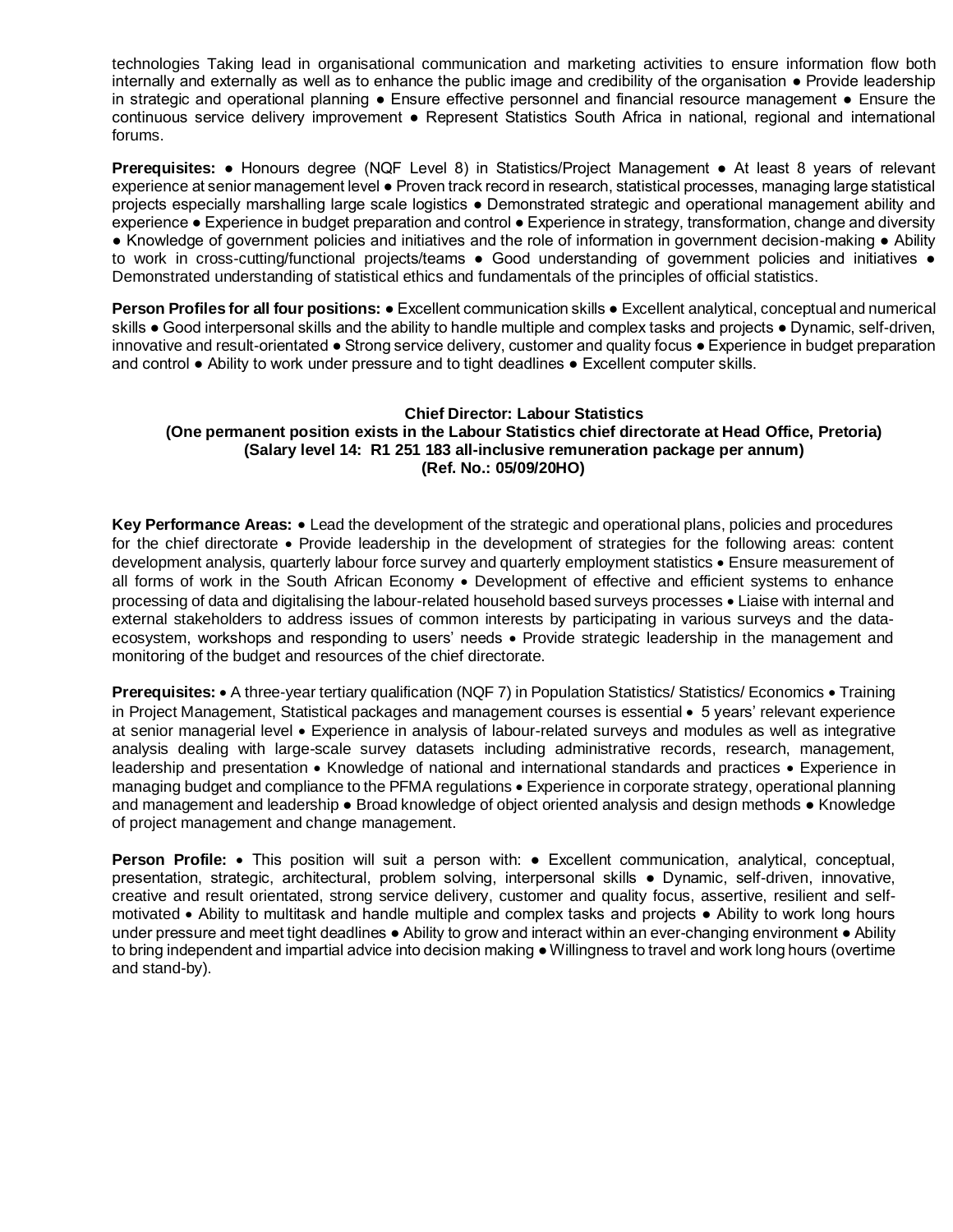#### **Chief Director: Social Statistics (One permanent position exists in the Social Statistics chief directorate at Head Office, Pretoria) (Salary level 14: R1 251 183 all-inclusive remuneration package per annum) (Ref. No.: 06/09/20HO)**

**Key Performance Areas:** Lead the development of the strategic and operational plans, policies and procedures for the chief directorate • Provide leadership in the conceptualisation, development and dissemination of social statistics as well as digitalisation of the social statistics household based surveys processes • Lead coordination in research and analysis of demographic and social surveys including integrative analysis dealing with large-scale survey datasets and administrative records with regard to surveys and contribution towards the statistical reports  $\bullet$ Provide strategic direction in the technical support for statistical production towards government social transformation goals Liaise with internal and external stakeholders by coordinating stakeholder consultation, participating in the data-ecosystem and ensuring that stakeholders needs are met Provide strategic leadership in the management and monitoring of the budget and resources of the chief directorate.

**Prerequisites:** • A three-year tertiary qualification (NQF 7) in Statistics/ Demography/ Economics/ Econometrics/ Social Science/ Development Studies • Training in Project Management, Statistical analysis and SAS or statistical packages and management courses is essential • 5 years' relevant experience at senior managerial level • Experience in analysis, research, management, leadership and presentation • Experience in managing budget and compliance to the PFMA regulations • Experience in corporate strategy, operational planning and management and leadership ● Broad knowledge of object oriented analysis and design methods ● Knowledge of project management and change management.

**Person Profile:** This position will suit a person with: ● Excellent communication, analytical, conceptual, presentation, strategic, architectural, problem solving, interpersonal skills ● Dynamic, self-driven, innovative, creative and result orientated, strong service delivery, customer and quality focus, assertive, resilient and selfmotivated Ability to multitask and handle multiple and complex tasks and projects ● Ability to work long hours under pressure and meet tight deadlines • Ability to grow and interact within an ever-changing environment • Ability to bring independent and impartial advice into decision making ● Willingness to travel and work long hours (overtime and stand-by).

### **Chief Director: Data and Information Management (One permanent position exists in the Data and Information Management chief directorate at Head Office, Pretoria) (Salary level 14: R1 251 183 all-inclusive remuneration package per annum) (Ref. No.: 07/09/20HO)**

**Key Performance Areas:** • Oversee the development of Data and Information Management strategy, policies, operational plans, system and methodology for the division Provide leadership on the analysis of statistical production on the Economic Subsystem • Develop stakeholder engagement strategy • Coordinate and manage the transfer and data sharing amongst entities of the National Statistical System (NSS) • Manage the indicator dissemination portal and content management system • Manage the development, maintenance and support of databases that impact the SANSS and NSS  $\bullet$  Manage and standardise the implementation of SDMX across the NSS and develop ICT tools for the NSS • Provide strategic leadership in the management and monitoring of the budget and resources of the chief directorate.

**Prerequisites:** • A three-year tertiary qualification (NQF 7) in IT or related fields • Training in Project Management, Statistical analysis and SAS or statistical packages and management courses is essential • 5 years' relevant experience at senior managerial level  $\cdot$  Systems Development Life Cycle training  $\cdot$  Advance training in SAS and Project management • Knowledge of SAS application, MS Office suite and MS project • Knowledge of Database and systems maintenance . Experience in managing budget and compliance to the PFMA regulations . Experience in corporate strategy, operational planning and management and leadership ● Broad knowledge of object oriented analysis and design methods ● Knowledge of project management and change management.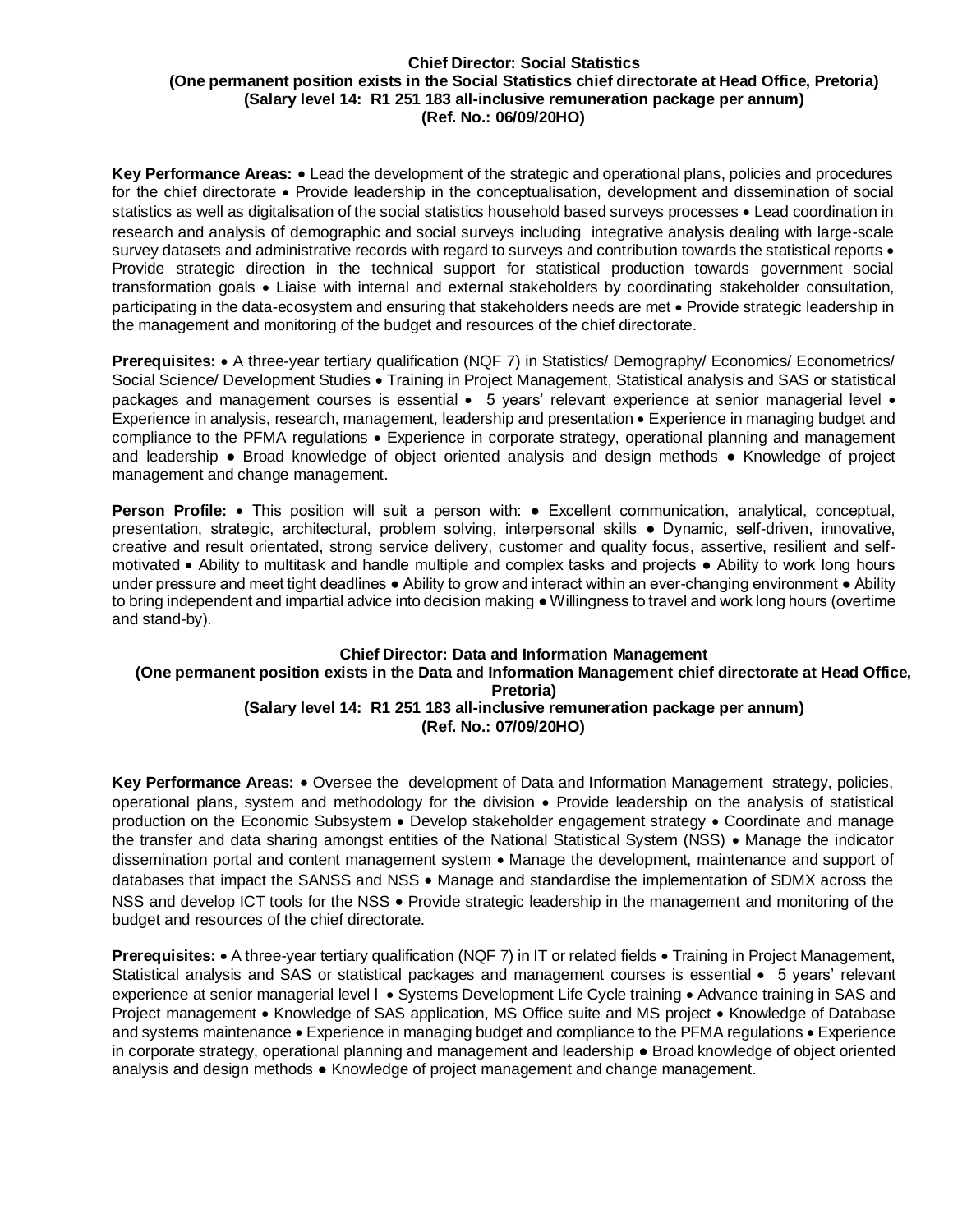**Person Profile:** This position will suit a person with: ● Excellent communication, analytical, conceptual, presentation, strategic, architectural, problem solving, interpersonal skills ● Dynamic, self-driven, innovative, creative and result orientated, strong service delivery, customer and quality focus, assertive, resilient and selfmotivated • Ability to multitask and handle multiple and complex tasks and projects • Ability to work long hours under pressure and meet tight deadlines ● Ability to grow and interact within an ever-changing environment ● Ability to bring independent and impartial advice into decision making ● Willingness to travel and work long hours (overtime and stand-by).

## **Chief Director: Eastern Cape & Chief Director: Free State (Two permanent positions exist in the Provincial chief directorates at Eastern Cape and Free State) (Salary level 14: R1 251 183 all-inclusive remuneration package per annum) (Ref. No.: 08/09/20EC & 09/09/20FS)**

**Key Performance Areas:** Lead in the development of strategic and operational plans, policies and procedures within provincial and district offices • Oversee management of fieldwork operations and data collection in accordance with appropriate national and international standards • Oversee marketing and promotion of statistical products and services, and provision of user information services . Dissemination of Stats SA products and services • Promote the development and establishment of the National Statistical System (NSS) at provincial and local level • Provide strategic leadership in the management of staff, budget and other resources within the provincial and District offices.

**Prerequisites:** • A three-year tertiary qualification (NQF 7) in Statistics/ Demography/ Economics/ Population Studies Training in Project Management, Research and survey methodology, Marketing or Customer focus, Financial and Asset Management, Labour Relations and Strategic Management is essential • 5 years' relevant experience at senior managerial level Extensive knowledge of data collection by means of fieldwork, analysis and report writing • Experience in managing budget and compliance to the PFMA regulations • Experience in corporate strategy, operational planning and management and leadership • Knowledge of project management and change management.

**Person Profile:** This position will suit a person with: ● Excellent communication, analytical, conceptual, presentation, strategic, architectural, problem solving, interpersonal skills ● Dynamic, self-driven, innovative, creative and result orientated, strong service delivery, customer and quality focus, assertive, resilient and selfmotivated Ability to multitask and handle multiple and complex tasks and projects ● Ability to work long hours under pressure and meet tight deadlines ● Ability to grow and interact within an ever-changing environment ● Ability to bring independent and impartial advice into decision making ● Willingness to travel and work long hours (overtime and stand-by).

#### **Chief Director: Business Modernisation (One permanent position exists in the Business Modernisation chief directorate at Head Office, Pretoria) (Salary level 14: R1 251 183 all-inclusive remuneration package per annum) (Ref. No.: 10/09/20HO)**

**Key Performance Areas:** Provide leadership in the development of strategic and operational plans, policies and procedures for the chief directorate • Oversee the provision of database design and system architecture • Oversee and direct the provision of enterprise architecture • Conceptualise the provision of business system expertise and solutions as well as oversee the analysis and design of business systems • Liaise with internal and external stakeholders to meet client's needs • Ensure effective and efficient management of resources in the chief directorate.

**Prerequisites:** • A three-year tertiary qualification (NQF 7) in IT/ Statistics/ Economics/ Demography • Training in Management/ Statistics/ Economics/ Demography is essential • Training in Enterprise Architecture would be an added advantage • 5 years' relevant experience at senior managerial level • Experience in data analysis, data modelling, data warehousing and data design ● Proven knowledge and experience in the development and application of Architecture for solving complex business problem ● Proficiency in various software development design techniques ● Strong understanding of data mining principles and knowledge of data integration.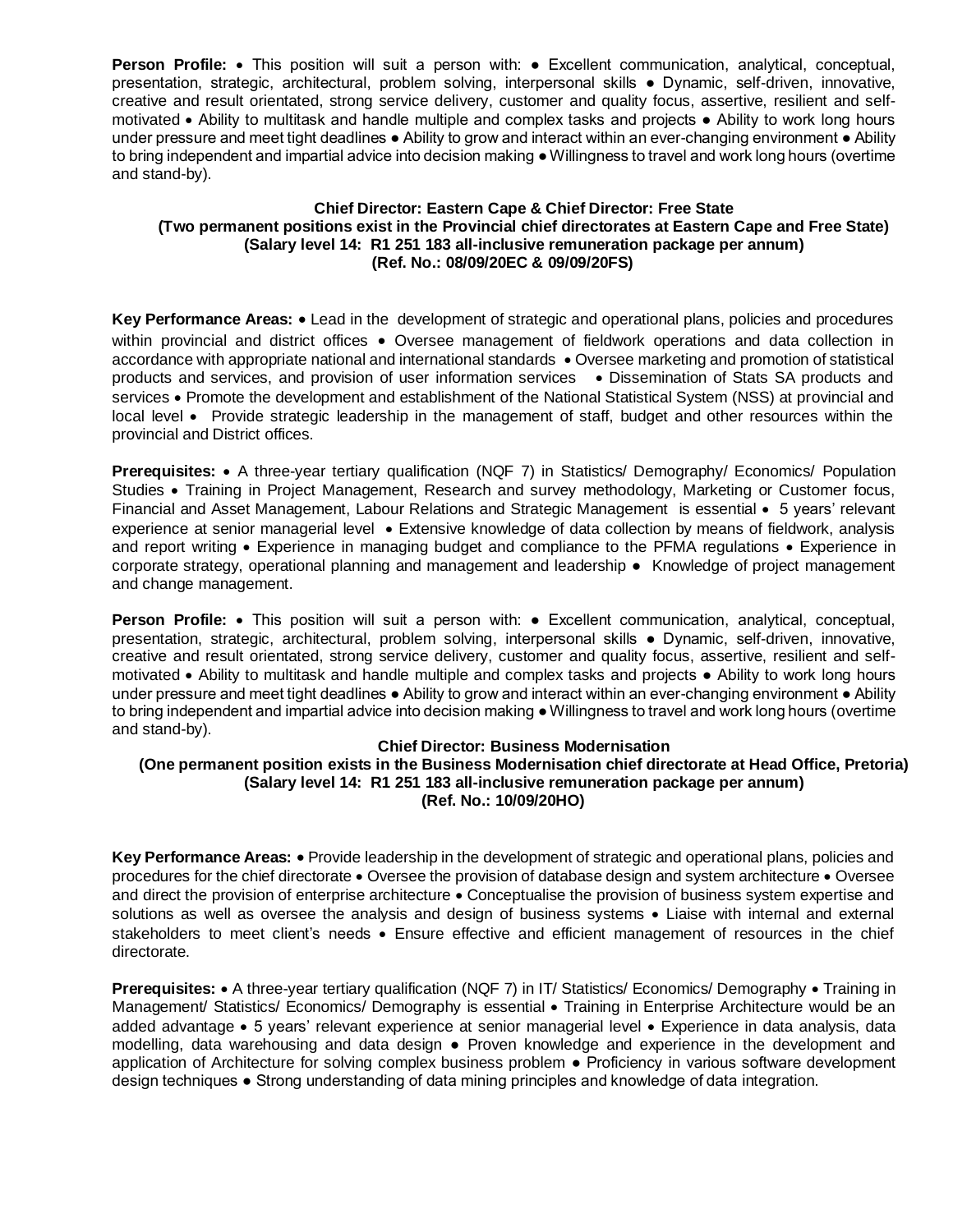**Person Profile:** This position will suit a person with: ● Excellent communication, analytical, conceptual, presentation, strategic, architectural, problem solving, interpersonal skills ● Dynamic, self-driven, innovative, creative and result orientated, strong service delivery, customer and quality focus, assertive, resilient and selfmotivated • Ability to multitask and handle multiple and complex tasks and projects • Ability to work long hours under pressure and meet tight deadlines ● Ability to grow and interact within an ever-changing environment ● Ability to bring independent and impartial advice into decision making ● Willingness to travel and work long hours (overtime and stand-by).

### **Chief Director: Information Communication Technology (One permanent position exists in the Information Communication Technology chief directorate at Head Office, Pretoria) (Salary level 14: R1 251 183 all-inclusive remuneration package per annum) (Ref. No.: 11/09/20HO)**

**Key Performance Areas:** Provide leadership in the development of strategic and operational plans, policies and procedures for the chief directorate  $\bullet$  Oversee the provision of ICT service desk and end-user support  $\bullet$  Drive and administer the provision of ICT networking operations, connectivity and risk management • Provide leadership in the provision of ICT security operations and disaster recovery • Liaise with internal and external stakeholders to meet client's needs Ensure effective and efficient management of resources in the chief directorate.

Prerequisites: • A three-year tertiary qualification (NQF 7) in IT/ Computer Science or related • Training in Management/ Statistics/ Economics/ Demography is essential • 5 years' relevant experience at senior managerial level Experience in Information technology, networking troubleshooting, ICT security – application development and server administration ● Proven knowledge and experience in working with ICT systems, tools, networks and platforms.

**Person Profile:** • This position will suit a person with: • Excellent communication, analytical, conceptual, presentation, strategic, architectural, problem solving, interpersonal skills ● Dynamic, self-driven, innovative, creative and result orientated, strong service delivery, customer and quality focus, assertive, resilient and selfmotivated Ability to multitask and handle multiple and complex tasks and projects ● Ability to work long hours under pressure and meet tight deadlines • Ability to grow and interact within an ever-changing environment • Ability to bring independent and impartial advice into decision making ● Willingness to travel and work long hours (overtime and stand-by).

## **Chief Director: Human Resource Management and Development (One permanent position exists in the HRM&D chief directorate at Head Office, Pretoria) (Salary level 14: R1 251 183 all-inclusive remuneration package per annum) (Ref. No.:12/09/20HO)**

Key Performance Areas: • Provide leadership in policy development, interpretation of functions and strategy• Ensure leadership in the appropriate management of financial and human resources Lead the provision of HR planning and information management services Lead the human resource practices and administration services • Provide leadership in the utilisation and development programmes • Provide leadership in the provision of employee health, wellness and other special programmes • Provide leadership in the management of labour relations (employee relations) and people management.

**Prerequisites:** • A three-year tertiary qualification (NQF 7) in Human Resources or related • Training in Project Management and Organisational Development is essential • 5 years' relevant experience at a senior managerial level Experience in HRM&D and a project-driven environment Demonstrated strategic and operational management ability and experience • Experience in budget preparation and control • Experience in strategy, transformation, change and diversity • Knowledge and understanding of government policies and initiatives and the role of information in government decision-making ● Demonstrated understanding of HRM&D fundamentals and principles of official statistics ● Knowledge of Skills Development Framework and training skills Knowledge of MS Office Suite ● Understanding of job grading and evaluation ● Understanding of organisational structure .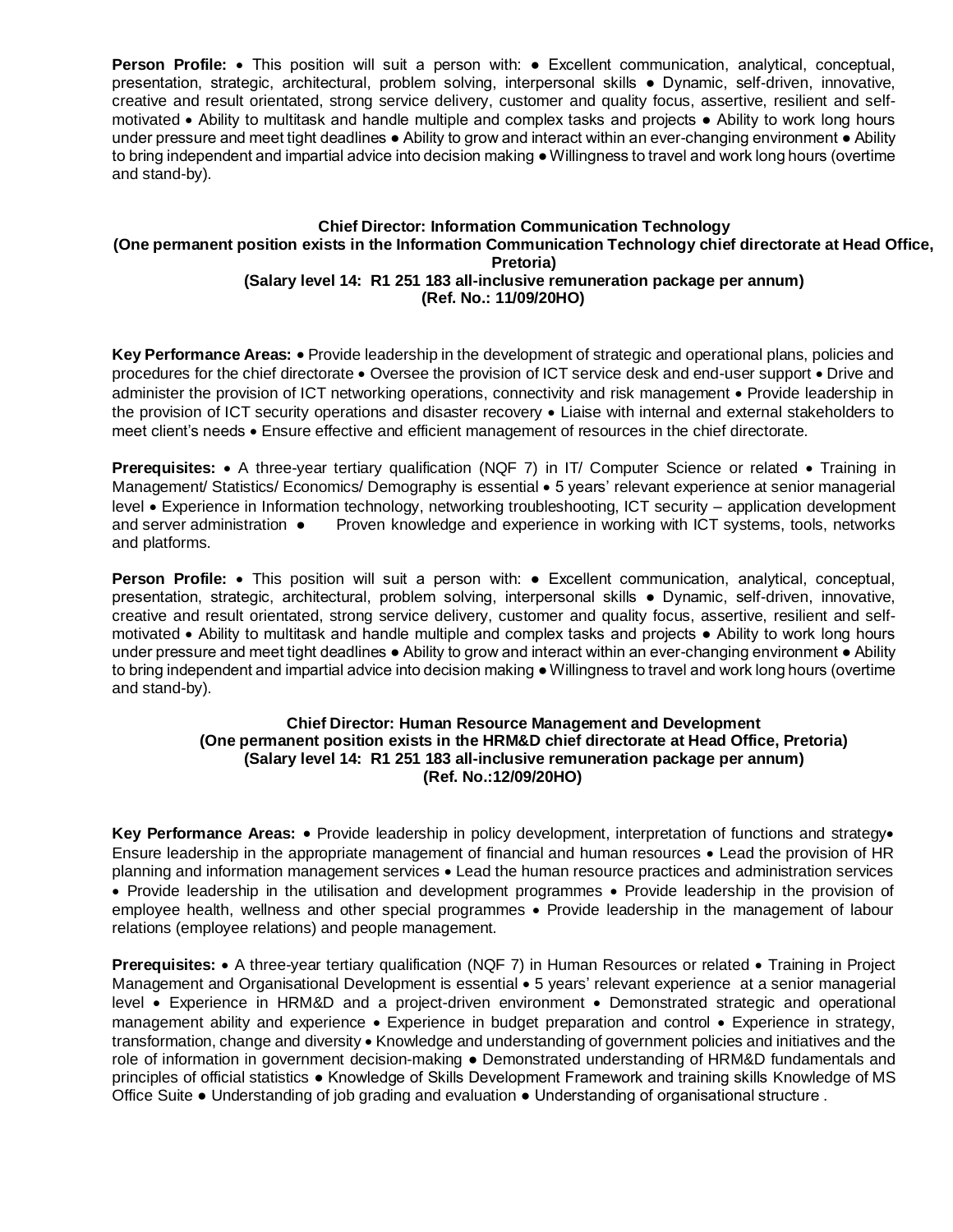**Person Profile: •** This position will suit a person with: • Excellent communication, analytical, conceptual, numerical and interpersonal skills ● Dynamic, self-driven, innovative, creative and result orientated, strong service delivery, customer and quality focus, passion for policies, procedures and legal compliance Ability to handle multiple and complex tasks and projects ● Ability to work long hours under pressure and meet tight deadlines ● Ability to work in cross-cutting functional project teams ● Willingness to travel and work long hours.

# **Deputy Director: Risk Management**

#### **(One permanent position exists in the Risk Anti-Corruption and Integration Management chief directorate at Head Office, Pretoria) (Salary level 11: R 733 257 all-inclusive remuneration package per annum)**

**(Ref. No.:13/09/20HO)** 

Key Performance Areas: • Develop risk management strategies, systems (methodologies, models and tools), policies and annual risk management plan • Manage, implement, review and improve the risk management framework • Facilitate the institutionalisation risk management within the organisation  $\bullet$  Manage the Risk Management directorate and supervision of subordinates.

**Prerequisites:** • An NQF level 7 qualification in Risk Management or related field • 5 years' experience in risk management environment of which 3 years must be at ASD level • Knowledge of and working experience in Risk Management environment • Adequate knowledge and use of Cura risk management software or similar system • • Adequate knowledge of business continuity management • Knowledge of MS Office Suite • A valid driver's license.

**Person Profile:** • This position will suit a person with: Good communication skills (verbal and Written) and interpersonal skills • Ability to work under pressure and display high assertiveness levels • Attention to detail • Willingness to travel.

## **Assistant Director: Economist Two permanent positions exist in the National Accounts Chief Directorate, Head Office (Salary Level 9: R376 596 per annum) (Ref: No.: 14/09/20HO)**

**Key Performance Areas:** ● Develop and implement detailed plans for relevant components of the GDP estimates ● Execute activities in the process of compiling estimates of GDP and other related economic statistics indicators • Conduct research in order to continuously update, assess and improve on the indicators and methodologies • Execute specialised and complex data analysis and editing ● Draft and update sources and method manuals ● Establish and maintain contacts with local and international experts and organisations (liaise with stakeholders) ● Manage team performance and comply to the human resource directives and legal frameworks ● Provide inputs on economic issues and trends as well as on the formulation of recommendations.

**Prerequisites: •** A bachelor's degree in Economics/ Econometrics or related • Training in System of National Accounts as well as other related international accredited guidelines is required ● Training in statistical techniques such as benchmarking and seasonal adjustment • Training in analytical or statistical software is essential • 2 to 4 years' experience in the field of national accounts and/or relevant economics statistics field ● Relevant experience in research and in performing specialised economic analysis ● Knowledge of statistical techniques and index number theory ● Knowledge of the SNA, ISIC and other guidelines and standards ● Knowledge of project management, macroeconomics, microeconomics and research methodology ● Knowledge of MS Office Suite.

**Person Profile:** This position will suit a person with: ● Good communication, analytical, conceptualisation and interpersonal skills ● Ability to work independently and in a team ● Willingness to work under pressure and long hours to meet deadlines.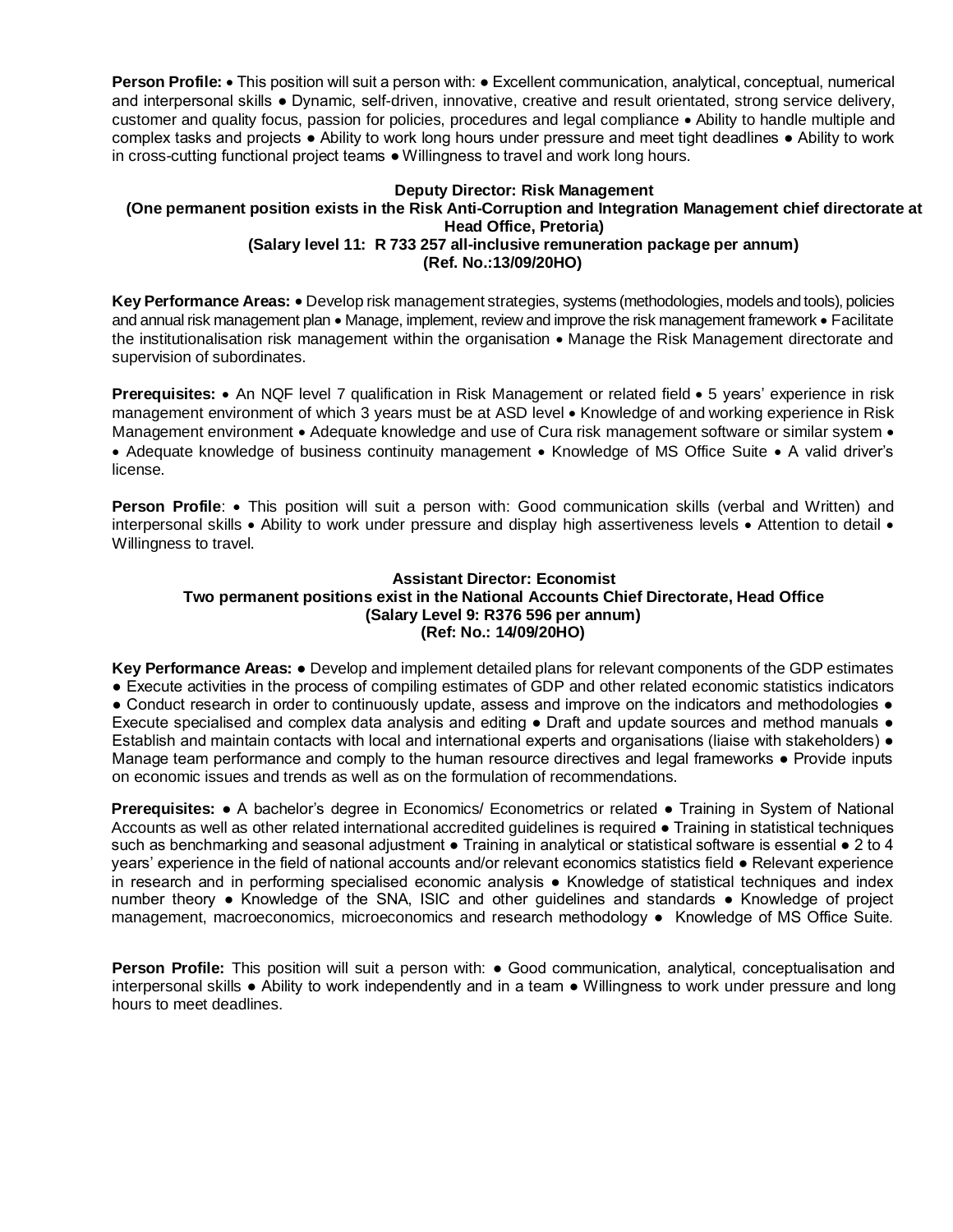#### **Assistant Director: Language Services Two permanent positions exist in the Publication Services Chief Directorate, Head Office (Salary Level 9: R376 596 per annum) (Ref: No.: 15/09/20HO)**

**Key Performance Areas:** ● Provide inputs on the unit's procedures, standards, plans, processes and guidelines ● Provide advice on language issues and quality check the edited and proofread organisation's publications and correspondence ● Provide inputs and promote usage of the style guide according to the latest language practices ● Quality check translated documents ● Liaise with internal and external stakeholders ● Convene the working groups meetings for the development of terminology for specific language working ● Supervise junior staff.

**Prerequisites:** ● A three-year tertiary qualification in Publishing/Editing/Communication/Journalism/ Linguistics/ Bachelor of Arts in Languages or related plus 2 to 3 years' experience in communication or publishing as a copy (text) editor in English; English language editing ● Knowledge of copy editing related to English and proficiency in other official South African languages will be highly appreciated, linguistics skills, publishing, information dissemination and of production systems employed in statistical documents ● Advanced knowledge of English grammar and vocabulary and its application ● Knowledge of country's economy, developmental and social issues ● Knowledge of the type of statistics collected by the organisation ● Knowledge of MS Office Suite.

**Person Profile:** This position will suit a person with: ● Good communication, numeric and statistical literacy, research, writing and editing skills • High level of attention to detail • A logical and clear thinker • Ability to work independently and in a team● Ability to work under pressure and strict adherence to meeting deadlines.

## **Assistant Director: Multidisciplinary Compilation One permanent position exists in the Publication Services Chief Directorate, Head Office (Salary Level 9: R376 596 per annum) (Ref: No.: 16/09/20HO)**

**Key Performance Areas:** ● Coordinate the compilation and the production of publications according to publications' standards ● Coordinate the production of statistical monthly newsletter ● Write articles for statistical monthly newsletter ● Provide advice on compilation processes and quality check the layout services for multidisciplinary publications ● Promote and monitor the implementation of the relevant standards on all statistical documents by editing statistical releases, reports and clearance documents for publication and ensuring compliance to standards ● Build effective relations with internal stakeholders to ensure timely delivery of publications ● Implement policy, plans, procedures, processes and guidelines for multidisciplinary compilations ● Assist in offering writing skills course ● Supervise junior staff.

**Prerequisites:** ● A three-year tertiary qualification in Communication/ Journalism/ Linguistics/ Bachelor of Arts with majors in English and basic knowledge in Statistics or related, plus 2-3 years' experience in the field of publishing, project management, Information Technology and layout, compilation and editing ● Knowledge of English grammar and vocabulary ● Knowledge/background of printing and publishing ● Knowledge of MS Office Suite.

**Person Profile:** This position will suit a person with: ● Good communication, numeric and statistical literacy, decision making, writing, editing, research, planning, coordinating, presentation and facilitation skills ● Ability to pay attention to detail● A highly organised person who is accurate, deadline driven and a critical thinker● Ability to work independently and in a team • Ability to work under pressure to meet deadlines.